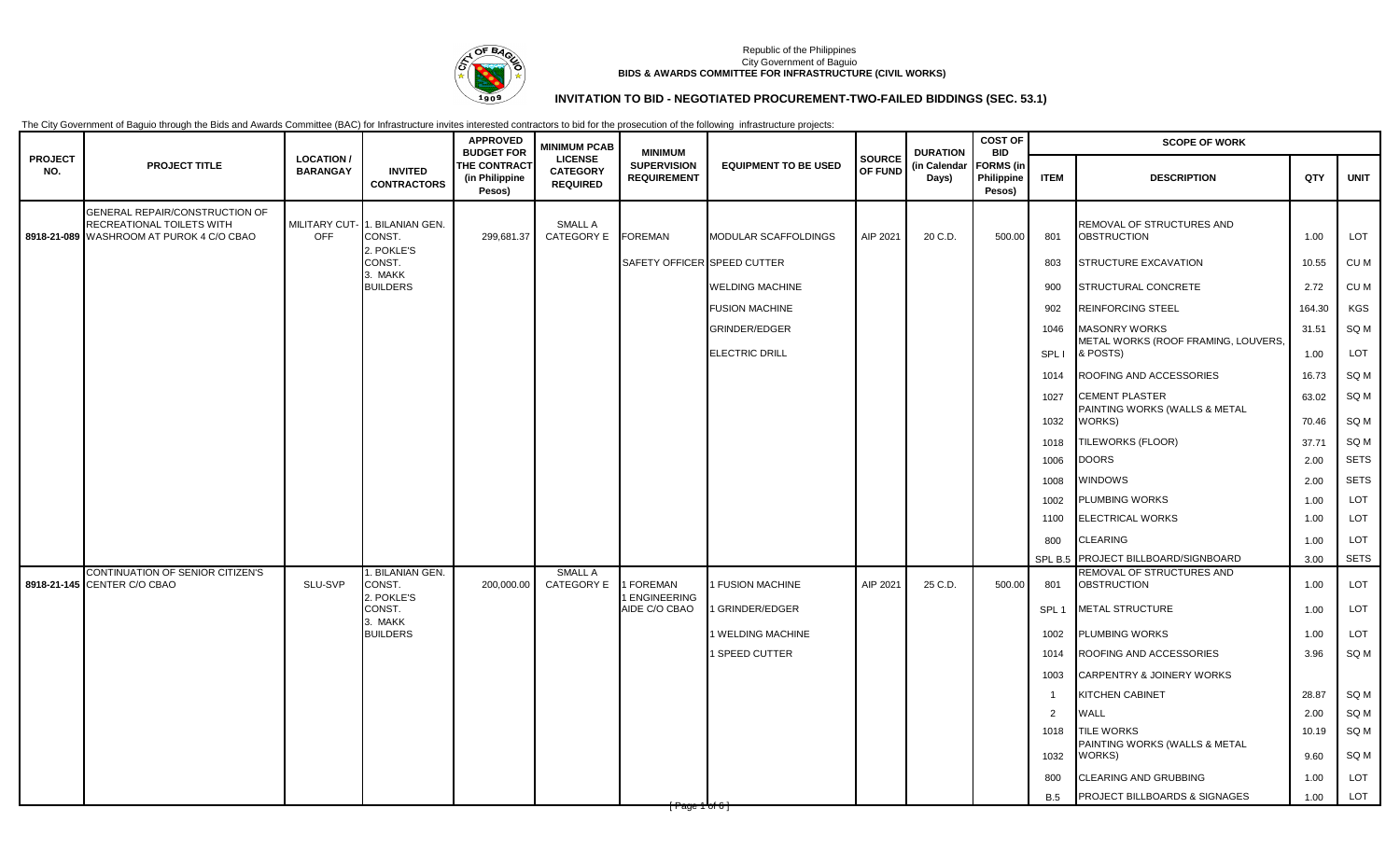

# **INVITATION TO BID - NEGOTIATED PROCUREMENT-TWO-FAILED BIDDINGS (SEC. 53.1)**

|                       |                               |                                      |                                      | <b>APPROVED</b><br><b>BUDGET FOR</b>            | <b>MINIMUM PCAB</b>                                  | <b>MINIMUM</b>                           |                             |                                 | <b>DURATION</b>       | <b>COST OF</b><br><b>BID</b>             |             | <b>SCOPE OF WORK</b>                            |        |             |
|-----------------------|-------------------------------|--------------------------------------|--------------------------------------|-------------------------------------------------|------------------------------------------------------|------------------------------------------|-----------------------------|---------------------------------|-----------------------|------------------------------------------|-------------|-------------------------------------------------|--------|-------------|
| <b>PROJECT</b><br>NO. | <b>PROJECT TITLE</b>          | <b>LOCATION /</b><br><b>BARANGAY</b> | <b>INVITED</b><br><b>CONTRACTORS</b> | <b>THE CONTRACT</b><br>(in Philippine<br>Pesos) | <b>LICENSE</b><br><b>CATEGORY</b><br><b>REQUIRED</b> | <b>SUPERVISION</b><br><b>REQUIREMENT</b> | <b>EQUIPMENT TO BE USED</b> | <b>SOURCE</b><br><b>OF FUND</b> | (in Calendar<br>Days) | <b>FORMS</b> (in<br>Philippine<br>Pesos) | <b>ITEM</b> | <b>DESCRIPTION</b>                              | QTY    | <b>UNIT</b> |
| 1181-21-050 CBAO      | RENOVATION OF THE KITCHEN C/O | STATION 10,<br><b>MARCOS</b>         | . BILANIAN GEN.<br>CONST.            | 400,000.00                                      | <b>SMALL A</b><br><b>CATEGORY E</b>                  | <b>CONSTRUCTION</b><br><b>FOREMAN</b>    | <b>DUMP TRUCK</b>           | 2021<br><b>MOOE</b>             | 30 C.D.               | 500.00                                   | 801         | REMOVAL OF STRUCTURES AND<br><b>OBSTRUCTION</b> | L S    | L S         |
|                       |                               |                                      | 2. POKLE'S<br>CONST.<br>3. MAKK      |                                                 |                                                      | 1 SAFETY<br><b>OFFICER</b>               | EQUIPMENT REQUIRED:         |                                 |                       |                                          | 803         | <b>STRUCTURE EXCAVATION</b>                     | 3.20   | CU M        |
|                       |                               |                                      | <b>BUILDERS</b>                      |                                                 |                                                      |                                          | 1 SPEED CUTTER              |                                 |                       |                                          | 902         | <b>REINFORCING STEEL</b>                        | 159.90 | KGS         |
|                       |                               |                                      |                                      |                                                 |                                                      |                                          | 1 WELDING MACHINE           |                                 |                       |                                          | 900         | <b>STRUCTURAL CONCRETE</b>                      | 5.01   | CU M        |
|                       |                               |                                      |                                      |                                                 |                                                      |                                          | 1 GRINDER                   |                                 |                       |                                          | 1046        | <b>MASONRY WORKS</b>                            | 38.60  | SQ M        |
|                       |                               |                                      |                                      |                                                 |                                                      |                                          | 1 HAND DRILL                |                                 |                       |                                          | 1027        | <b>CEMENT PLASTER</b>                           | 77.20  | SQ M        |
|                       |                               |                                      |                                      |                                                 |                                                      |                                          | 1 RIVETER                   |                                 |                       |                                          | 1002        | <b>PLUMBING WORKS</b>                           | L S    | L S         |
|                       |                               |                                      |                                      |                                                 |                                                      |                                          | 1 FUSHION MACHINE           |                                 |                       |                                          | 903         | FORMWORKS AND FALSEWORKS                        | L S    | L S         |
|                       |                               |                                      |                                      |                                                 |                                                      |                                          | 1 TILE CUTTER               |                                 |                       |                                          | 1047        | <b>ROOF FRAMING</b>                             | L S    | L S         |
|                       |                               |                                      |                                      |                                                 |                                                      |                                          |                             |                                 |                       |                                          | 1014        | ROOFING AND ACCESSORIES                         | 56.77  | SQ M        |
|                       |                               |                                      |                                      |                                                 |                                                      |                                          |                             |                                 |                       |                                          | 1003        | CARPENTRY AND JOINERY WORKS                     | 14.66  | SQ M        |
|                       |                               |                                      |                                      |                                                 |                                                      |                                          |                             |                                 |                       |                                          | 1018        | <b>TILE WORKS</b>                               | 41.65  | SQ M        |
|                       |                               |                                      |                                      |                                                 |                                                      |                                          |                             |                                 |                       |                                          | 1100        | <b>ELECTRICAL</b>                               | L S    | L S         |
|                       |                               |                                      |                                      |                                                 |                                                      |                                          |                             |                                 |                       |                                          | 1006        | <b>DOORS</b>                                    | 2.00   | <b>SETS</b> |
|                       |                               |                                      |                                      |                                                 |                                                      |                                          |                             |                                 |                       |                                          | 1008        | <b>WINDOWS</b>                                  | 1.80   | SQ M        |
|                       |                               |                                      |                                      |                                                 |                                                      |                                          |                             |                                 |                       |                                          | SPL A       | <b>PROJECT BILLBOARDS/SIGN BOARDS</b>           | L S    | L S         |
|                       |                               |                                      |                                      |                                                 |                                                      |                                          |                             |                                 |                       |                                          | 800         | <b>CLEARING AND GRUBBING</b>                    | L S    | L S         |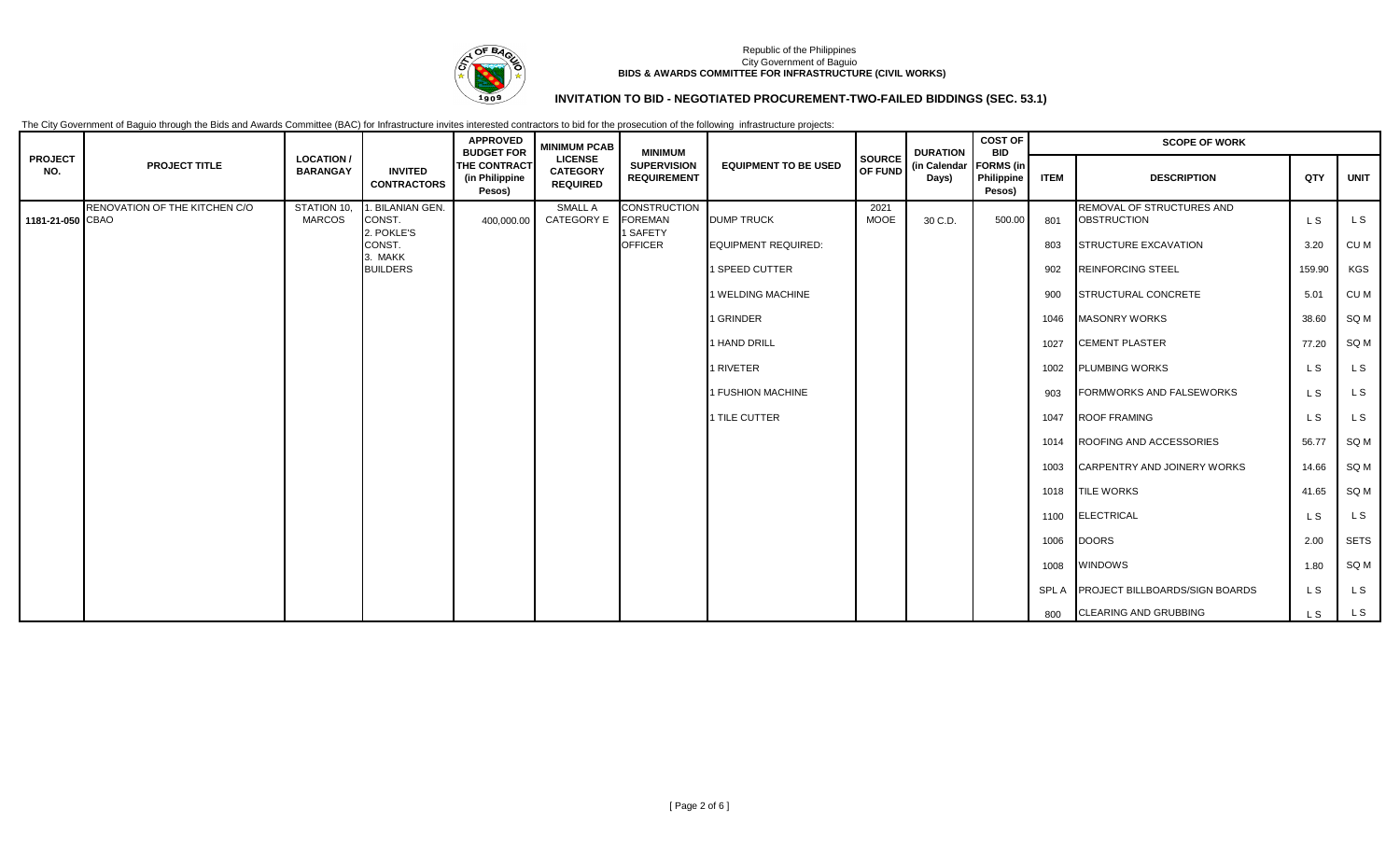

## **INVITATION TO BID - NEGOTIATED PROCUREMENT-TWO-FAILED BIDDINGS (SEC. 53.1)**

|                       |                                                                         |                                             | <b>INVITED</b><br><b>CONTRACTORS</b> | <b>APPROVED</b>                                                      | <b>MINIMUM PCAB</b>                                  | <b>MINIMUM</b><br><b>SUPERVISION</b><br><b>REQUIREMENT</b>          | <b>EQUIPMENT TO BE USED</b> | <b>SOURCE</b><br>OF FUND | <b>DURATION</b>       | <b>COST OF</b><br><b>BID</b>             |             | <b>SCOPE OF WORK</b>                                                                      |                |             |  |
|-----------------------|-------------------------------------------------------------------------|---------------------------------------------|--------------------------------------|----------------------------------------------------------------------|------------------------------------------------------|---------------------------------------------------------------------|-----------------------------|--------------------------|-----------------------|------------------------------------------|-------------|-------------------------------------------------------------------------------------------|----------------|-------------|--|
| <b>PROJECT</b><br>NO. | <b>PROJECT TITLE</b>                                                    | <b>LOCATION/</b><br><b>BARANGAY</b>         |                                      | <b>BUDGET FOR</b><br><b>THE CONTRACT</b><br>(in Philippine<br>Pesos) | <b>LICENSE</b><br><b>CATEGORY</b><br><b>REQUIRED</b> |                                                                     |                             |                          | (in Calendar<br>Days) | <b>FORMS</b> (in<br>Philippine<br>Pesos) | <b>ITEM</b> | <b>DESCRIPTION</b>                                                                        | QTY            | <b>UNIT</b> |  |
|                       | <b>IMPROVEMENT OF THE CHILD</b>                                         |                                             |                                      |                                                                      |                                                      |                                                                     |                             |                          |                       |                                          |             |                                                                                           |                |             |  |
| 8918-21-073 CBAO      | <b>DEVELOPMENT CENTER:</b><br>CONSTRUCTION OF SECOND FLOOR C/O          | <b>LOURDES</b><br>SUBD.<br><b>EXTENSION</b> | BILANIAN GEN.<br>CONST.<br>POKLE'S   | 99,086.74                                                            | SMALL A<br>CATEGORY E                                | 1 FOREMAN                                                           | 1 FUSION MACHINE            | AIP 2021                 | 11 C.D.               | 500.00                                   | 801         | REMOVAL OF STRUCTURES AND<br><b>OBSTRUCTION</b>                                           | 1.00           | LOT         |  |
|                       |                                                                         |                                             | CONST.<br>3. MAKK                    |                                                                      |                                                      |                                                                     | 1 TILE CUTTER               |                          |                       |                                          | 900         | STRUCTURAL CONCRETE                                                                       | 0.63           | CU M        |  |
|                       |                                                                         |                                             | <b>BUILDERS</b>                      |                                                                      |                                                      |                                                                     |                             |                          |                       |                                          | 902         | REINFORCING STEEL                                                                         | 44.40          | <b>KGS</b>  |  |
|                       |                                                                         |                                             |                                      |                                                                      |                                                      |                                                                     |                             |                          |                       |                                          | 1046        | MASONRY WORKS                                                                             | 13.86          | SQ M        |  |
|                       |                                                                         |                                             |                                      |                                                                      |                                                      |                                                                     |                             |                          |                       |                                          | 1006        | <b>DOORS</b>                                                                              | 2.00           | <b>SETS</b> |  |
|                       |                                                                         |                                             |                                      |                                                                      |                                                      |                                                                     |                             |                          |                       |                                          | 1008        | <b>NINDOWS</b>                                                                            | 0.72           | <b>SET</b>  |  |
|                       |                                                                         |                                             |                                      |                                                                      |                                                      |                                                                     |                             |                          |                       |                                          | 1002        | <b>PLUMBING WORKS</b>                                                                     | 1.00           | <b>LOT</b>  |  |
|                       |                                                                         |                                             |                                      |                                                                      |                                                      |                                                                     |                             |                          |                       |                                          | 1027        | CEMENT PLASTER                                                                            | 30.66          | SQ M        |  |
|                       |                                                                         |                                             |                                      |                                                                      |                                                      |                                                                     |                             |                          |                       |                                          | 1018        | <b>TILEWORKS</b>                                                                          | 3.60           | SQ M        |  |
|                       |                                                                         |                                             |                                      |                                                                      |                                                      |                                                                     |                             |                          |                       |                                          |             | SPL B5 PROJECT BILLBOARD/SIGNBOARD                                                        | 2.00           | <b>SETS</b> |  |
|                       |                                                                         |                                             |                                      |                                                                      |                                                      |                                                                     |                             |                          |                       |                                          | 800         | <b>CLEARING AND GRUBBING</b>                                                              | 1.00           | <b>LOT</b>  |  |
|                       | REHABILITATION OF MULTI-PURPOSE<br>8918-21-072 HALL AT PUROK 3 C/O CBAO | LOPEZ JAENA CONST.                          | <b>BILANIAN GEN.</b><br>. POKLE'S    | 448,979.12                                                           | SMALL A<br>CATEGORY E                                | $\overline{1}$<br><b>CONSTRUCTION</b><br><b>FOREMAN</b><br>1 SAFETY | OWNED:                      | AIP 2021                 | 39 C.D.               | 500.00                                   | 801         | REMOVAL OF STRUCTURES AND<br>OBSTRUCTION (COUNTER, ELECTL.<br>FIXTURES, INCLUDE CHIPPING) | 1.00           | L S         |  |
|                       |                                                                         |                                             | CONST.                               |                                                                      |                                                      | <b>OFFICER</b>                                                      | <b>2 ELECTRIC EDGER</b>     |                          |                       |                                          | 803         | STRUCTURE EXCAVATION (TRENCH DRAIN)                                                       | 0.50           | CU M        |  |
|                       |                                                                         |                                             | 3. MAKK<br><b>BUILDERS</b>           |                                                                      |                                                      |                                                                     | 1 SPEED CUTTER              |                          |                       |                                          | 1003(2)     | FICEM BOARD PARTITION (INCLUDING<br><b>TRENCH DRAIN)</b>                                  | 7.45           | SQ M        |  |
|                       |                                                                         |                                             |                                      |                                                                      |                                                      |                                                                     | 1 ELECTRIC DRILL            |                          |                       |                                          | 1018        | TILE WORKS (MAIN HALL, TOILET)                                                            | 82.50          | SQ M        |  |
|                       |                                                                         |                                             |                                      |                                                                      |                                                      |                                                                     | <b>RENTAL:</b>              |                          |                       |                                          | 1006        | DOORS (GROUND FLOOR)<br>CARPENTRY, JOINERY AND ACCESSORIES                                | 2.00           | <b>SETS</b> |  |
|                       |                                                                         |                                             |                                      |                                                                      |                                                      |                                                                     | 20 SETS H-FRAME             |                          |                       |                                          | 1003        | (CABINET WITH COUNTER)<br>ELECTRICAL (REWIRING, REPLACEMENT OF                            | 1.00           | <b>UNIT</b> |  |
|                       |                                                                         |                                             |                                      |                                                                      |                                                      |                                                                     | <b>SCAFFOLDS</b>            |                          |                       |                                          | 1100        | <b>LIGHTING FIXTURES)</b>                                                                 | 1.00           | L S         |  |
|                       |                                                                         |                                             |                                      |                                                                      |                                                      |                                                                     | 1 WELDING MACHINE           |                          |                       |                                          | 1002        | PLUMBING (REPLACEMENT OF PLUMBING<br><b>FIXTURES)</b><br>PAINTING WORKS (INTERIOR-GROUND, | 1.00           | <b>LS</b>   |  |
|                       |                                                                         |                                             |                                      |                                                                      |                                                      |                                                                     | 1 ELF TRUCK                 |                          |                       |                                          | 1032        | <b>EXTERIOR-GROUND TO DECK)</b><br>DEMOBILIZATION (CLEARING AND                           | 186.49         | SQ M        |  |
|                       |                                                                         |                                             |                                      |                                                                      |                                                      |                                                                     |                             |                          |                       |                                          | <b>SPLI</b> | CLEANING OF CONSTRUCTION DEBRIS)<br><b>CONSTRUCTION SAFETY (SAFETY</b>                    | L S            | L S         |  |
|                       |                                                                         |                                             |                                      |                                                                      |                                                      |                                                                     |                             |                          |                       |                                          |             | SPL II SIGNAGES, EQUIPMENT)                                                               | L <sub>S</sub> | L S         |  |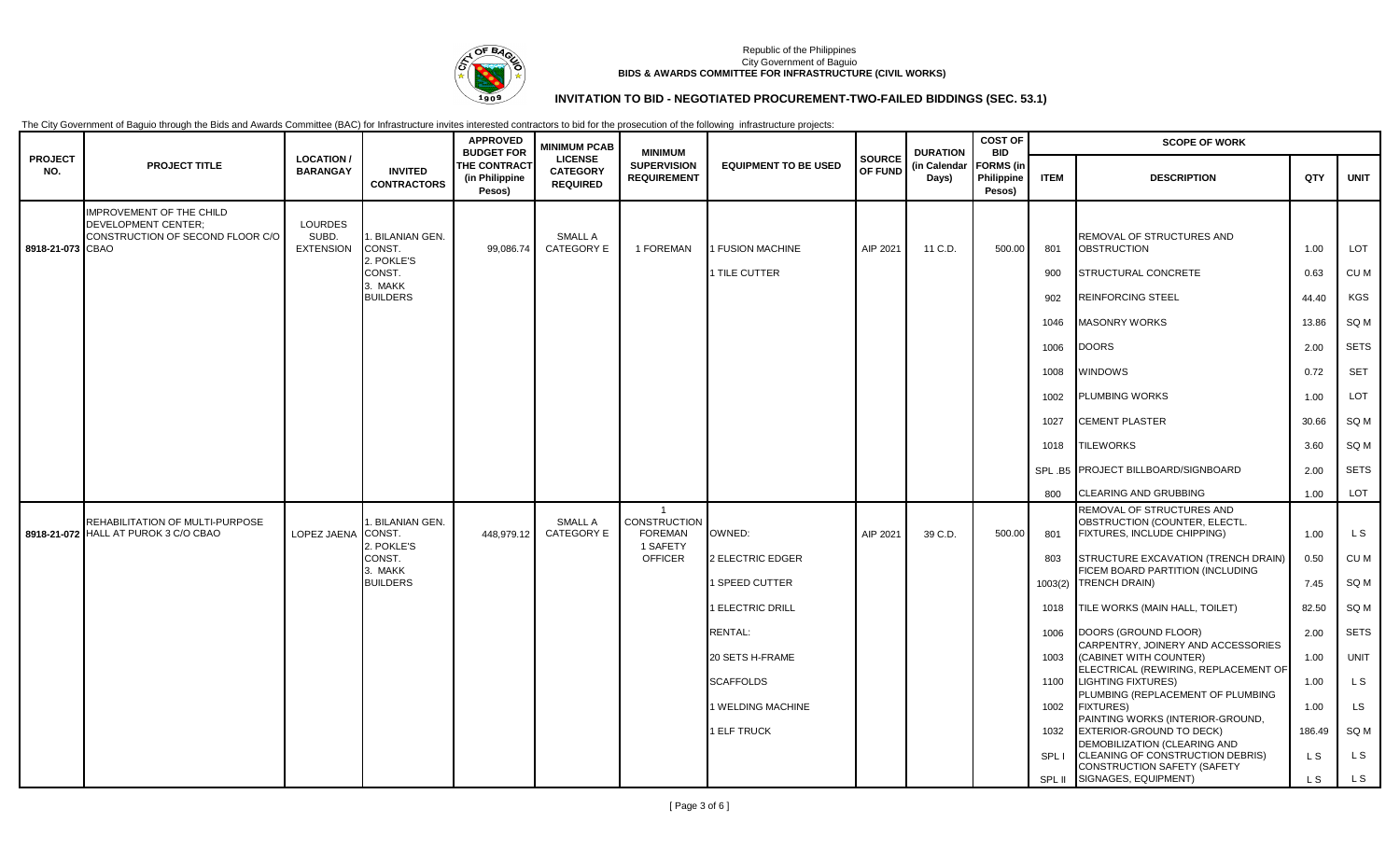

# **INVITATION TO BID - NEGOTIATED PROCUREMENT-TWO-FAILED BIDDINGS (SEC. 53.1)**

|                       |                                                                       |                                                 |                                          | <b>APPROVED</b><br><b>BUDGET FOR</b>     | <b>MINIMUM PCAB</b><br><b>LICENSE</b><br><b>CATEGORY</b><br><b>REQUIRED</b> | <b>MINIMUM</b><br><b>SUPERVISION</b><br><b>REQUIREMENT</b>   | <b>EQUIPMENT TO BE USED</b> | <b>SOURCE</b><br>OF FUND | <b>DURATION</b><br>(in Calendar<br>Days) | <b>COST OF</b><br><b>BID</b><br><b>FORMS</b> (in<br>Philippine<br>Pesos) | <b>SCOPE OF WORK</b> |                                                                                                      |              |              |
|-----------------------|-----------------------------------------------------------------------|-------------------------------------------------|------------------------------------------|------------------------------------------|-----------------------------------------------------------------------------|--------------------------------------------------------------|-----------------------------|--------------------------|------------------------------------------|--------------------------------------------------------------------------|----------------------|------------------------------------------------------------------------------------------------------|--------------|--------------|
| <b>PROJECT</b><br>NO. | <b>PROJECT TITLE</b>                                                  | <b>LOCATION /</b><br><b>BARANGAY</b>            | <b>INVITED</b><br><b>CONTRACTORS</b>     | THE CONTRACT<br>(in Philippine<br>Pesos) |                                                                             |                                                              |                             |                          |                                          |                                                                          | <b>ITEM</b>          | <b>DESCRIPTION</b>                                                                                   | QTY          | <b>UNIT</b>  |
|                       | CONSTRUCTION OF WASH AREA FOR<br>8918-21-071 DAY CARE PUPILS C/O CBAO | LOAKAN-<br>LIWANAG                              | 1. BILANIAN GEN.<br>CONST.<br>2. POKLE'S | 144,390.74                               | <b>SMALL A</b><br><b>CATEGORY E</b>                                         | <b>FOREMAN</b>                                               | <b>FUSION MACHINE</b>       | AIP 2021                 | 17 C.D.                                  | 500.00                                                                   | 801                  | REMOVAL OF STRUCTURES AND<br><b>OBSTRUCTIONS</b>                                                     | 1.00         | LOT          |
|                       |                                                                       |                                                 | CONST.<br>3. MAKK<br><b>BUILDERS</b>     |                                          |                                                                             |                                                              | <b>SPEED CUTTER</b>         |                          |                                          |                                                                          | 803<br>900           | <b>EXCAVATION (WALL FOOTING)</b><br>REINFORCED CONCRETE (WASH TUB WALL<br>FOOTING AND CONCRETE SLAB) | 0.08<br>0.73 | CU M<br>CU M |
|                       |                                                                       |                                                 |                                          |                                          |                                                                             |                                                              |                             |                          |                                          |                                                                          | 1046                 | <b>MASONRY WORKS</b>                                                                                 | 4.94         | SQ M         |
|                       |                                                                       |                                                 |                                          |                                          |                                                                             |                                                              |                             |                          |                                          |                                                                          | 1027                 | <b>CEMENT PLASTER FINISH</b>                                                                         | 4.02         | SQ M         |
|                       |                                                                       |                                                 |                                          |                                          |                                                                             |                                                              |                             |                          |                                          |                                                                          | 1032                 | <b>PAINTING WORKS</b><br>PLUMBING WORKS (FIXTURES AND                                                | 4.02         | SQ M         |
|                       |                                                                       |                                                 |                                          |                                          |                                                                             |                                                              |                             |                          |                                          |                                                                          | 1002                 | PIPINGS)                                                                                             | 1.00         | LOT          |
|                       |                                                                       |                                                 |                                          |                                          |                                                                             |                                                              |                             |                          |                                          |                                                                          | 800                  | <b>CLEARING AND GRUBBING</b>                                                                         | 1.00         | LOT          |
|                       |                                                                       |                                                 |                                          |                                          |                                                                             |                                                              |                             |                          |                                          |                                                                          |                      | SPL B.5 PROJECT BILLBOARD/SIGNBOARD                                                                  | 3.00         | SETS         |
| 8918-21-030 C/O CBAO  | PERIMETER FENCING OF MULTI-<br>PURPOSE HALL GROUNDS AT PUROK 6        | <b>CABINET HILL</b><br><b>TEACHER'S</b><br>CAMP | I. BILANIAN GEN.<br>CONST.<br>2. POKLE'S | 98,852.06                                | <b>SMALL A</b><br><b>CATEGORY E</b>                                         | $\overline{1}$<br>CONSTRUCTION<br><b>FOREMAN</b><br>1 SAFETY | 2 GRINDERS                  | AIP 2021                 | 17 C.D.                                  | 500.00                                                                   | 803                  | STRUCTURE EXCAVATION<br>REMOVAL OF STRUCTURES AND                                                    | 0.64         | CU M         |
|                       |                                                                       |                                                 | CONST.<br>3. MAKK                        |                                          |                                                                             | <b>OFFICER</b>                                               | 1 SPEED CUTTER              |                          |                                          |                                                                          | 801                  | <b>OBSTRUCTION</b>                                                                                   | 19.42        | SQ M         |
|                       |                                                                       |                                                 | <b>BUILDERS</b>                          |                                          |                                                                             |                                                              | 1 WELDING MACHINE           |                          |                                          |                                                                          | 900                  | STRUCTURAL CONCRETE                                                                                  | 0.64         | CU M         |
|                       |                                                                       |                                                 |                                          |                                          |                                                                             |                                                              |                             |                          |                                          |                                                                          | 902                  | <b>REINFORCING STEEL</b>                                                                             | 58.63        | KGS          |
|                       |                                                                       |                                                 |                                          |                                          |                                                                             |                                                              |                             |                          |                                          |                                                                          | 903A                 | FORMWORKS AND FALSEWORKS (LABOR)<br>FORMWORKS AND FALSEWORKS                                         | 1.00         | LOT          |
|                       |                                                                       |                                                 |                                          |                                          |                                                                             |                                                              |                             |                          |                                          |                                                                          | 903B                 | (MATERIALS)                                                                                          | 1.00         | LOT          |
|                       |                                                                       |                                                 |                                          |                                          |                                                                             |                                                              |                             |                          |                                          |                                                                          | SPL <sub>1</sub>     | <b>STEEL PERIMETER FENCE</b>                                                                         | 35.70        | L M          |
|                       |                                                                       |                                                 |                                          |                                          |                                                                             |                                                              |                             |                          |                                          |                                                                          | SPL <sub>2</sub>     | <b>REPAIR OF RIPRAP</b>                                                                              | 0.14         | CU M         |
|                       |                                                                       |                                                 |                                          |                                          |                                                                             |                                                              |                             |                          |                                          |                                                                          | 1032                 | <b>PAINTING WORKS</b>                                                                                | 67.49        | SQ M         |
|                       |                                                                       |                                                 |                                          |                                          |                                                                             |                                                              |                             |                          |                                          |                                                                          | <b>B.1</b>           | <b>BILLBOARD AND SIGNAGES</b>                                                                        | 1.00         | LOT          |
|                       |                                                                       |                                                 |                                          |                                          |                                                                             |                                                              |                             |                          |                                          |                                                                          | 800                  | CLEARING/GRUBBING                                                                                    | 1.00         | LOT          |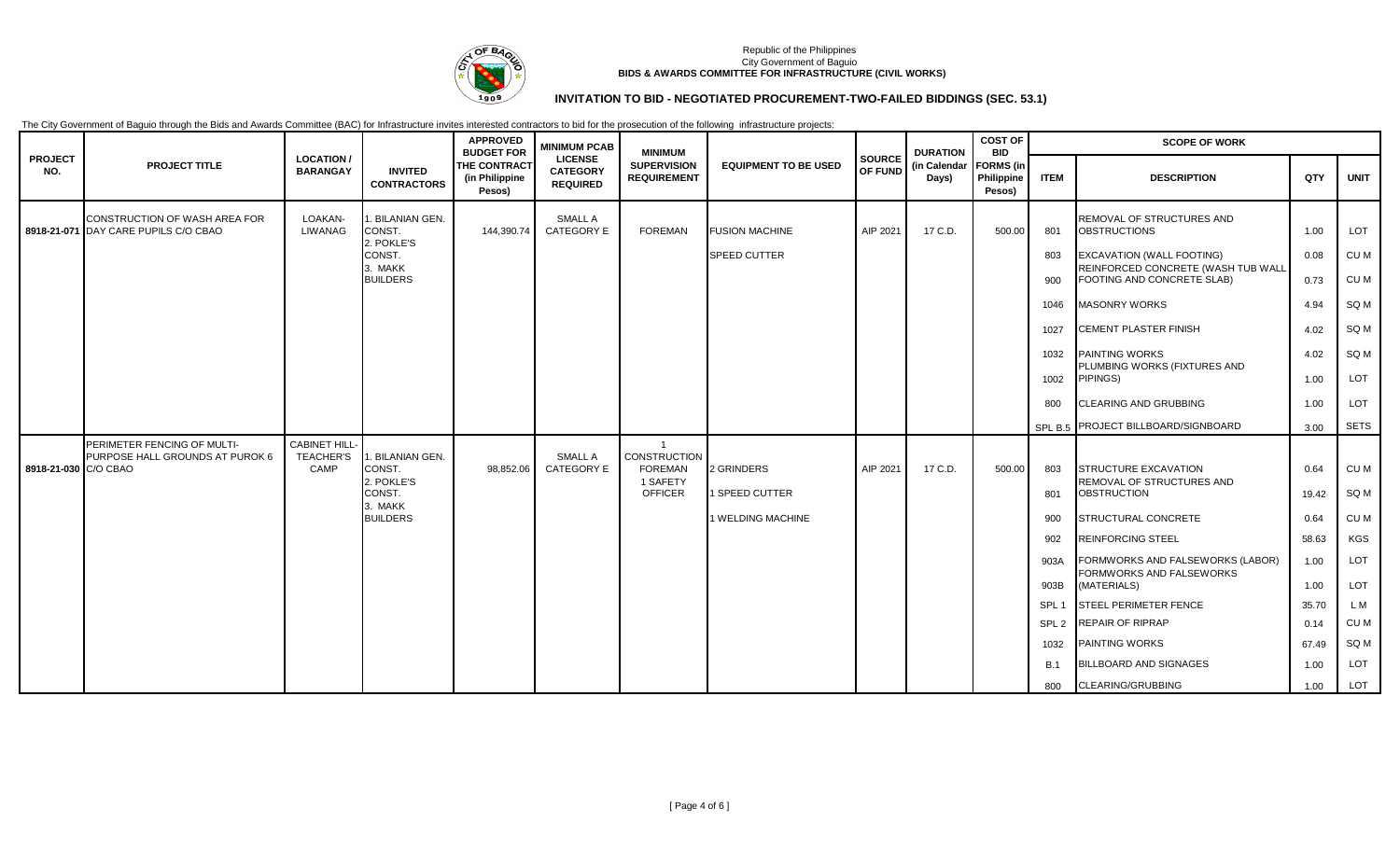

## **INVITATION TO BID - NEGOTIATED PROCUREMENT-TWO-FAILED BIDDINGS (SEC. 53.1)**

|                       |                                                                                                                                                      |                                      |                                                      | <b>APPROVED</b><br><b>BUDGET FOR</b>     | <b>MINIMUM PCAB</b><br><b>LICENSE</b><br><b>CATEGORY</b><br><b>REQUIRED</b> | <b>MINIMUM</b><br><b>SUPERVISION</b><br><b>REQUIREMENT</b>          |                                                                      |                          | <b>DURATION</b>       | <b>COST OF</b><br><b>BID</b>             |             | <b>SCOPE OF WORK</b>                                                               |       |              |
|-----------------------|------------------------------------------------------------------------------------------------------------------------------------------------------|--------------------------------------|------------------------------------------------------|------------------------------------------|-----------------------------------------------------------------------------|---------------------------------------------------------------------|----------------------------------------------------------------------|--------------------------|-----------------------|------------------------------------------|-------------|------------------------------------------------------------------------------------|-------|--------------|
| <b>PROJECT</b><br>NO. | <b>PROJECT TITLE</b>                                                                                                                                 | <b>LOCATION /</b><br><b>BARANGAY</b> | <b>INVITED</b><br><b>CONTRACTORS</b>                 | THE CONTRACT<br>(in Philippine<br>Pesos) |                                                                             |                                                                     | <b>EQUIPMENT TO BE USED</b>                                          | <b>SOURCE</b><br>OF FUND | (in Calendar<br>Days) | <b>FORMS</b> (in<br>Philippine<br>Pesos) | <b>ITEM</b> | <b>DESCRIPTION</b>                                                                 | QTY   | <b>UNIT</b>  |
|                       | CONTINUATION OF DAY CARE AND<br>TANOD OFFICE CONSTRUCTION AT<br>8918-21-111 PUROK I C/O CBAO                                                         | VILLAGE                              | SAN ANTONIO 1. BILANIAN GEN.<br>CONST.<br>2. POKLE'S | 150,000.00                               | <b>SMALL A</b><br><b>CATEGORY E</b>                                         | $\overline{1}$<br><b>CONSTRUCTION</b><br><b>FOREMAN</b><br>1 SAFETY |                                                                      | AIP 2021                 | 19 C.D.               | 500.00                                   | 801         | REMOVAL OF STRUCTURE AND<br>OBSTRUCTION + EXCAVATION                               | 1.28  | CU M         |
|                       |                                                                                                                                                      |                                      | CONST.<br>3. MAKK                                    |                                          |                                                                             | <b>OFFICER</b>                                                      |                                                                      |                          |                       |                                          | 1046        | <b>MASONRY WORKS</b>                                                               | 18.68 | SQ M         |
|                       |                                                                                                                                                      |                                      | <b>BUILDERS</b>                                      |                                          |                                                                             |                                                                     |                                                                      |                          |                       |                                          | 1027        | CEMENT PLASTER - 25MM THK CLASS A<br>STRUCTUTAL CONCRETE WORKS (CLASS A            | 54.12 | SQ M         |
|                       |                                                                                                                                                      |                                      |                                                      |                                          |                                                                             |                                                                     |                                                                      |                          |                       |                                          | 900         | $MIX.$ )                                                                           | 0.71  | CU M         |
|                       |                                                                                                                                                      |                                      |                                                      |                                          |                                                                             |                                                                     |                                                                      |                          |                       |                                          | 1100        | ELECTRICAL WORKS                                                                   | 6.00  | <b>SETS</b>  |
|                       |                                                                                                                                                      |                                      |                                                      |                                          |                                                                             |                                                                     |                                                                      |                          |                       |                                          | 1006        | <b>DOOR</b>                                                                        | 2.00  | <b>SETS</b>  |
|                       |                                                                                                                                                      |                                      |                                                      |                                          |                                                                             |                                                                     |                                                                      |                          |                       |                                          | 1008        | WINDOW                                                                             | 3.16  | SQ M         |
|                       |                                                                                                                                                      |                                      |                                                      |                                          |                                                                             |                                                                     |                                                                      |                          |                       |                                          | 1002        | <b>PLUMBING</b>                                                                    | 2.00  | <b>SETS</b>  |
|                       |                                                                                                                                                      |                                      |                                                      |                                          |                                                                             |                                                                     |                                                                      |                          |                       |                                          | 800         | CLEARING                                                                           | 1.00  | L S          |
|                       |                                                                                                                                                      |                                      |                                                      |                                          |                                                                             |                                                                     |                                                                      |                          |                       |                                          | <b>B.5</b>  | PROJECT BILLBOARD AND SIGNBOARD                                                    | 1.00  | L S          |
| 8918-21-109 CBAO      | FLOOR OF MULTI-PURPOSE HALL C/O                                                                                                                      | <b>SALUD MITRA</b>                   | . BILANIAN GEN.<br>CONST.<br>2. POKLE'S              | 98,928.20                                | <b>SMALL A</b><br><b>CATEGORY E</b>                                         | <b>CONSTRUCTION</b><br><b>FOREMAN</b><br>1 SAFETY                   | SETS H-FRAME                                                         | AIP 2021                 | 11 C.D.               | 500.00                                   | 801         | REMOVAL OF STRUCTURES AND<br><b>OBSTRUCTIONS</b>                                   | 1.00  | LOT          |
|                       |                                                                                                                                                      |                                      | CONST.                                               |                                          |                                                                             | <b>OFFICER</b>                                                      | 1 ELECTRIC DRILL                                                     |                          |                       |                                          | 1002        | <b>PLUMBING</b>                                                                    | 1.00  | LOT          |
|                       |                                                                                                                                                      |                                      | 3. MAKK<br><b>BUILDERS</b>                           |                                          |                                                                             |                                                                     | 1 RIVETER                                                            |                          |                       |                                          | 1100        | ELECTRICAL                                                                         | 1.00  | LOT          |
|                       |                                                                                                                                                      |                                      |                                                      |                                          |                                                                             |                                                                     |                                                                      |                          |                       |                                          | 1003        | CARPENTRY AND JOINERY WORKS                                                        | 84.45 | SQ M         |
|                       |                                                                                                                                                      |                                      |                                                      |                                          |                                                                             |                                                                     |                                                                      |                          |                       |                                          | 1032        | PAINTING WORKS                                                                     | 84.45 | SQ M         |
|                       |                                                                                                                                                      |                                      |                                                      |                                          |                                                                             |                                                                     |                                                                      |                          |                       |                                          |             | SPL B.5 PROJECT BILLBOARD AND SIGNBOARDS                                           | 1.00  | LOT          |
|                       |                                                                                                                                                      |                                      |                                                      |                                          |                                                                             |                                                                     |                                                                      |                          |                       |                                          | 800         | CLEARING AND GRUBBING                                                              | 1.00  | <b>LOT</b>   |
|                       | TOTAL REHABILITATION OF ROAD<br>INFRONT OF SPRING 2: (1) ROAD<br><b>INFRONT OF SPRING 2; (2) PUROK 2,</b><br>8918-21-096 QUEEN OF PEACE ROAD C/O CEO | QUEEN OF<br>PEACE                    | . BILANIAN GEN.<br>CONST.<br>2. POKLE'S              | 205,000.00                               | <b>SMALL A</b><br><b>CATEGORY E</b>                                         | $1 -$<br><b>FOREMAN</b>                                             | CONSTRUCTION 1-UNIT ELECTRIC<br><b>JACKHAMMER</b>                    | LDF 2021                 | 23 C.D.               | 500.00                                   | SPL A       | REMOVAL OF EXISTING STRUCTURES,<br>ROAD OBSTRUCTIONS, AND HAULING OUT<br>OF DEBRIS | L.S.  | L.S.         |
|                       |                                                                                                                                                      |                                      | CONST.                                               |                                          |                                                                             |                                                                     | 1-UNIT 3 CU.M. DUMPTRUCK                                             |                          |                       |                                          | 502         | MANHOLE WITH COVER AND INLET                                                       | 2.00  | <b>UNITS</b> |
|                       |                                                                                                                                                      |                                      | 3. MAKK<br><b>BUILDERS</b>                           |                                          |                                                                             |                                                                     | 1-UNIT SPEED CUTTER                                                  |                          |                       |                                          | 600         | <b>CURB AND GUTTER</b>                                                             | 8.50  | L.M.         |
|                       |                                                                                                                                                      |                                      |                                                      |                                          |                                                                             |                                                                     | 1-UNIT WELDING MACHINE<br>1-UNIT ONE BAGGER<br><b>CONCRETE MIXER</b> |                          |                       |                                          | 601         | <b>SIDEWALK</b>                                                                    | 7.20  | SQ.M.        |